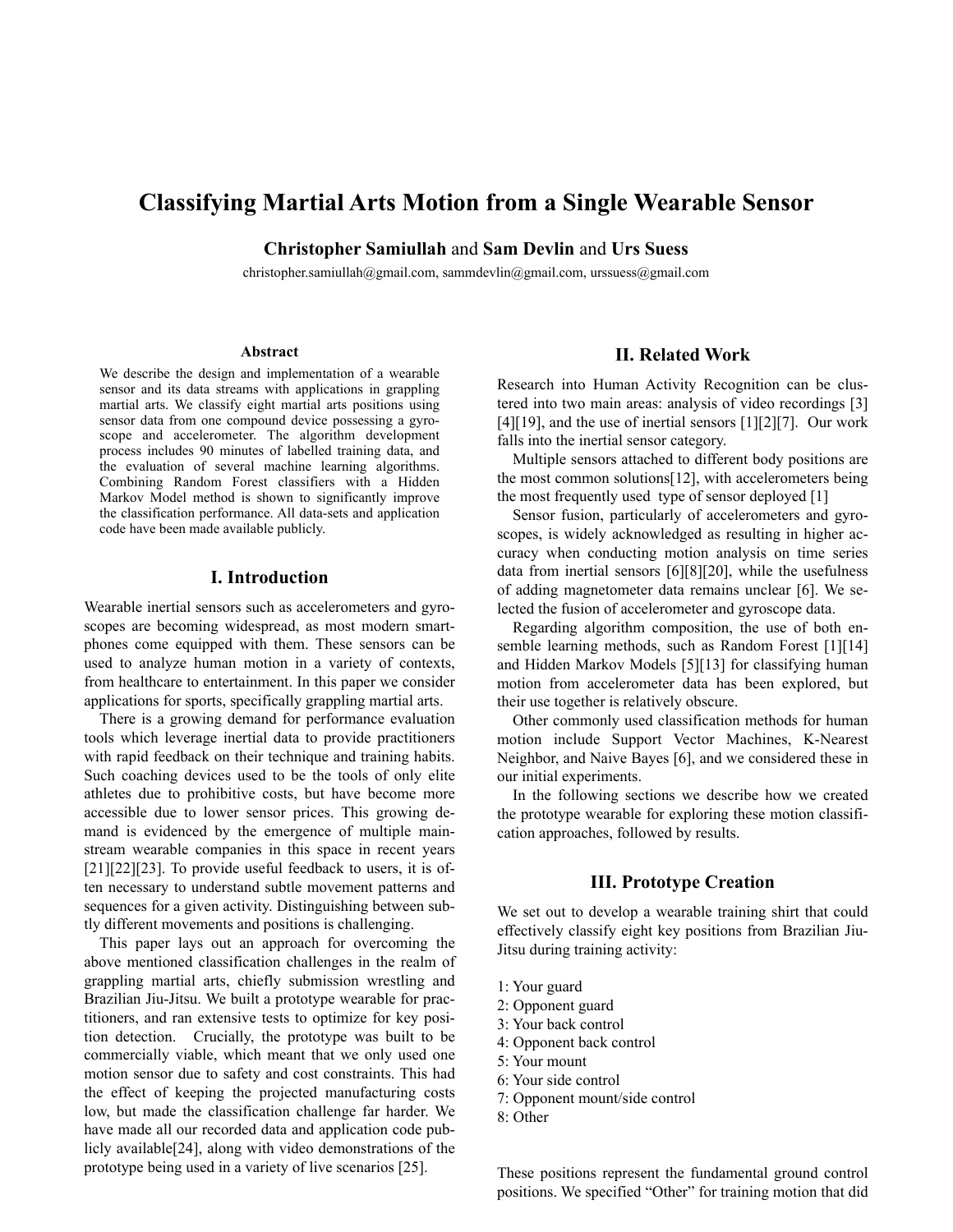not match the above positions (e.g. intricate sub-positions, or "scrambles") and also motion that did not represent training (e.g. standing around watching, sitting doing nothing).

 Grappling martial arts consistently place an extremely high level of stress on the user (and hence the wearable). Furthermore, we were interested in testing a prototype with a potential mass-market price range. These constraints meant that we opted to embed just a single sensor in the wearable, thus allowing for greater safety, comfort and a potentially lower retail price. Primarily due to safety concerns (because limbs are constantly grabbed and rubbed), we opted to place this sensor slightly below the center of the torso. The torso area is a location that has been shown to be effective for classifying activities such as standing and squatting [1][12], and placing the sensor below the sternum increased comfort for users. We used a commercially available Bluetooth Low Energy sensor, the "MetaWear C" from mbientlab, which has a board size of 24mm diameter x 2.0mm, and an inbuilt Bosch BMI160 triaxial accelerometer and gyroscope [15].

#### *Figure 1: Prototype Sensor and Case Components*



Time series inertial data was streamed from the board's accelerometer and gyroscope to an Android mobile application, using the mbientlab Android API [16]. The sensor was placed in a padded neoprene 'pouch', inside a commonly worn skin tight t-shirt called a rashguard. The pouch had dimensions of 7cm x 7cm, and was located approximately 5cm below the sternum. The pouch and sensor were marked to ensure that the sensor orientation was consistent throughout testing.

 To begin recording motion, users would open the Android app we developed and activate the sensor's accelerometer and gyroscope. This would then trigger the sensor readings to be streamed and saved to the phone. Once the user finished their training session, they would send their logged data for analysis on our server via HTTP.

 Our data analysis server was written in Python, due to the maturity of both its machine learning libraries and the Scientific Python stack. The server ran the uploaded user data through our classification algorithm and returned a breakdown of the amount of time spent in the respective eight positions for the given training session. The training principle here is that allowing a practitioner to better un-

derstand how they are spending their time whilst training will enable them to optimize their key focus areas and address their weaknesses, a practice that has been noted in studies on high level athletes in other sports [26].

### **IV. Data Collection and Processing**

Approximately ninety minutes of time-series sensor data was collected and manually labelled for training purposes. Training data was collected one classification position at a time, allowing for simple batch labelling. Additional test data with mixed positions and transitions was collected with a stop watch and video camera. Data was collected from three separate male practitioners of similar size (170- 180cm, 60-70kg) and age (28-35).

 The data was streamed at a frequency of 25Hz. There are studies where similar frequencies have been shown to be sufficient for activity recognition [8][9], though 50Hz is more common. In our case we opted to use this frequency to better preserve the coin-cell battery on the sensor.

 A key part of the classification process is the search for effective data features. Previous similar research has shown the importance of selecting the correct size of sliding window during data sampling. We opted for 1.6 seconds, with a 50% overlap, based on previous studies [5] [10][11]

 Feature selection was a crucial part of our work, and the result of much gradual optimization. The accelerometer and gyroscope both report values along their three dimensions (x, y, z), with the accelerometer reporting acceleration in meters per second squared (m/sec<sup>2</sup>) and the gyroscope showing the rate of rotations in radians per second (rad/sec) along each axis.

 We focused on standard statistical features, and best practice motion analysis data features [20]:

- Mean
- Median
- Max/Min
- Sum
- Standard deviation
- Tilt
- Magnitude
- Root sum square
- Root mean square

All calculations were done on a rolling window basis. Standard statistical data features were applied to raw data from all three axes of both the accelerometer and the gyroscope. Magnitude, root sum square and root mean square were recorded by sensor, giving two data features each.

 We also took polynomials of degree three for every feature, although it did impact the speed of the classifier (which is why we did not attempt to use polynomials of a higher degree). In total, we worked with 54 data features (162 when including in the use of polynomials).

Table 1 summarizes the ten features with the most significant impact on algorithm performance: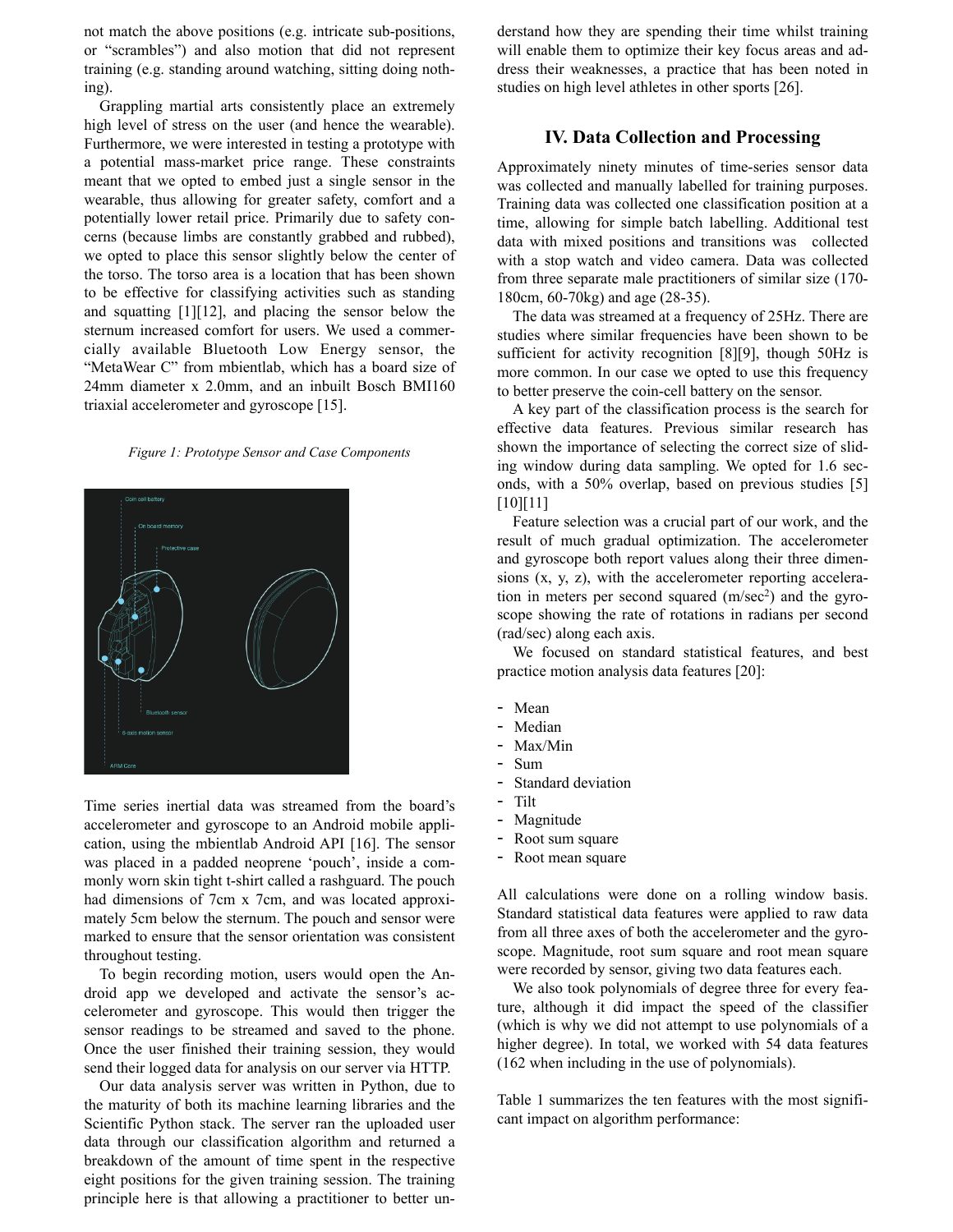| <b>Data Feature</b>                     | Impact on<br>Classifica-<br>tion |
|-----------------------------------------|----------------------------------|
| Accelerometer Z-Axis rolling<br>mean    | 6.9%                             |
| Accelerometer Z-Axis rolling<br>sum     | 6.5%                             |
| Accelerometer Z-Axis rolling<br>maximum | 6.3%                             |
| Accelerometer Z-Axis rolling<br>median  | 5.4%                             |
| Accelerometer Z-Axis rolling<br>minimum | 5.2%                             |
| Accelerometer X-Axis rolling<br>sum     | 3.9%                             |
| Accelerometer X-Axis rolling<br>mean    | 3.8%                             |
| Accelerometer X-Axis tilt               | 3.6%                             |
| Accelerometer X-Axis rolling<br>minimum | 3.1%                             |
| Accelerometer X-Axis rolling<br>max     | 3.1%                             |

# **V. Algorithm Composition**

In order to analyze and classify the pre-processed data, we applied different classification algorithms to compare performance. We used 10-fold cross-validation to balance our accuracy calculations. We evaluated the following commonly used classifiers from previous human motion recognition research [6]:

qLogistic regression, K Nearest Neighbors, Support Vector Machine, Decision Tree, Random Forest, Naïve Bayes and Adaboost.

 We evaluated the performance of these classifiers using the scikit-learn cross\_val\_score method, checking for accuracy. The results are summarised in Table 2 below:

| Classifica-<br>tion<br>Algorithm | <b>Mean Accuracy</b><br>from 10-fold<br><b>Cross Validation</b> | <b>Accuracy</b><br>95%<br>confidence<br>interval |
|----------------------------------|-----------------------------------------------------------------|--------------------------------------------------|
| Logistic<br>Regression           | 59%                                                             | $+/- 13%$                                        |
| <b>K</b> Nearest<br>Neighbors    | 44%                                                             | $+/- 22%$                                        |
| Support<br>Vector<br>Machine     | 34%                                                             | $+/- 3%$                                         |
| Decision<br>Tree                 | 66%                                                             | $+/- 21%$                                        |
| Random<br>Forest                 | 72%                                                             | $+/- 20%$                                        |
| Naïve<br>Bayes                   | 31%                                                             | $+/- 12%$                                        |
| AdaBoost                         | 59%                                                             | +/- 19%                                          |

The above results were gathered after significant parameter optimization, with the optimal number of nodes for the Random Forest classifier falling at approximately 5000. The Random Forest algorithm gave us the highest and most consistent levels of accuracy, which other research has also found [1][2][18]

### **Hidden Markov Model**

Despite the overall high accuracy of the Random Forest algorithm for classifying different body positions, high false-positive rates were detected for specific grappling positions which, in terms of their position in 3D space, are very similar.

|  |  |  |  | Figure 2: Comparison of Accelerometer Z-Axis Readings |  |  |
|--|--|--|--|-------------------------------------------------------|--|--|
|--|--|--|--|-------------------------------------------------------|--|--|

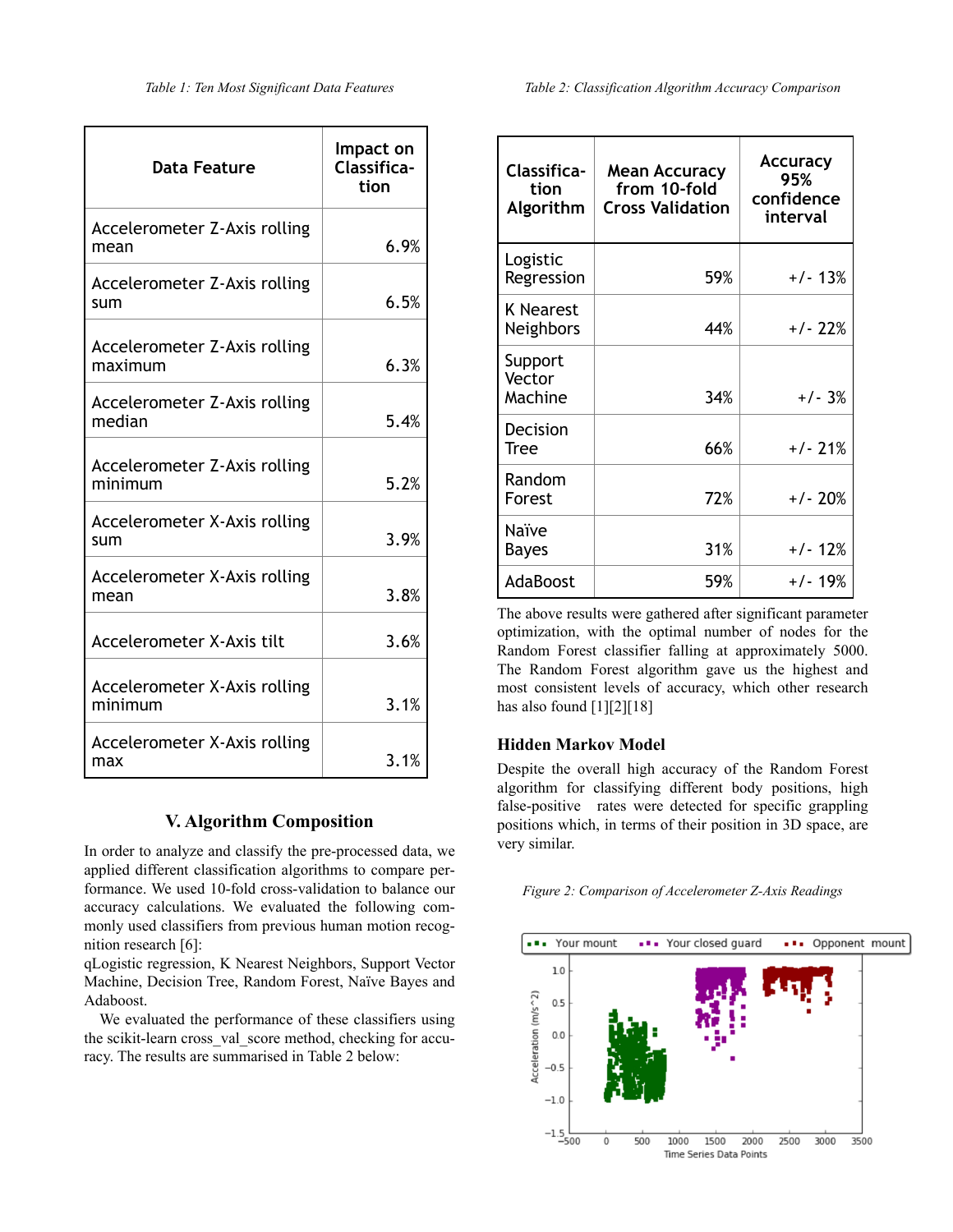*Figure 2* illustrates this challenge with raw data from the accelerometer z-axis: The "Your mount" and "Your closed guard" positions are clustered differently, whereas "Your closed guard" and "opponent mount" overlap a great deal. However, these overlapping positions in grappling martial arts are markedly different, and the inability to differentiate between them would render the wearable highly impractical. An example of this is shown in Figure 3, where if the user in white is wearing the sensor, in the picture on the left, they are in a dominant position (mount), and in the picture on the right they are in a neutral position (guard). However, white's position in space is very similar, as in both instances he/she is on their knees, upright.

#### *Figure 3: Challenging Positions to Discern*



We sought a way to address this challenge, and generally improve the overall accuracy of our method, by injecting some context awareness and domain-specific knowledge. Since our prototype was not required to give realtime predictions, we were able to retrospectively correct certain unlikely errors using a Hidden Markov Model approach. For this we used the *hmmlearn* library, which is set of Hidden Markov Model algorithms written in Python [17].

 We setup a Multinomial Hidden Markov Model since we were working with discrete existing prediction data. We assumed that our predictions operated as a discrete Markov chain, where the random forest outputs are the observations, and the correct classifications are the hidden states. This led us to assign the following key attributes of the model:

- N components: The number of our classification states (eight)
- Start probabilities: an N x 1 matrix of the likelihood of a given state being the initial state
- Transition matrix values: N x N matrix
- Emission matrix values: N x N matrix

We made use of the Viterbi algorithm [27] to decode the sequence of observations to find the hidden states (in this case, the eight motion classifications). With the Viterbi algorithm, every observation value from the random forest classifier is re-evaluated based on the previous observation. Since many grappling positions occur in predictable sequences (with some sequence permutations being highly unlikely), we used our domain specific knowledge to assign probability weightings for a) transitions between positions and b) a given position "emitting" the next position. This additional step allowed us to take the wider context into account to a greater degree than the Random Forest classifier on its own.

### **Future Post Processing**

The key draw back of the HMM adjustment is that if the initial value given is incorrect, then the "corrections" accentuate errors, rather than reducing them. One technique we explored to reduce the likelihood of this (highly undesirable) possibility, was isolating particular motion sequences and then scanning for that particular sequence for all data classified a certain way. For example, instances of a user standing up only occur during specific positions. If a stand up occurs and the initial classification is not of a position where stand-ups typically occur, it is likely a misclassification has occurred.

## **VI. Results**

The comparison shown below in Figure 4 was based on a specifically created test sequence, which three test users were recorded moving through. This test sequence involved all eight martial arts positions over the course of approximately two minutes. It tested classification accuracy in a much more realistic setting, including transitions between different positions. This represented a highly challenging classification sequence (resulting in lower classification accuracy generally).

*Figure 4: Accuracy Comparison of Random Forest only and Ran-*



*dom Forest Combined with HMM* 

Classifications were run fifty times for each data set and averaged. The results show an improvement in average accuracy of 8% with HMM post-classification adjustment.

 The standard error from the mean for the results in Figure 4 was between 0.5% and 2%. A paired t-test was conducted on the average accuracy results for the random forest test only and the random forest combined with HMM. Taking the null hypothesis that the two methods have the same mean accuracy, the t-test p values summarised in Table 3 show that we can reject the null hypothesis with strong certainty.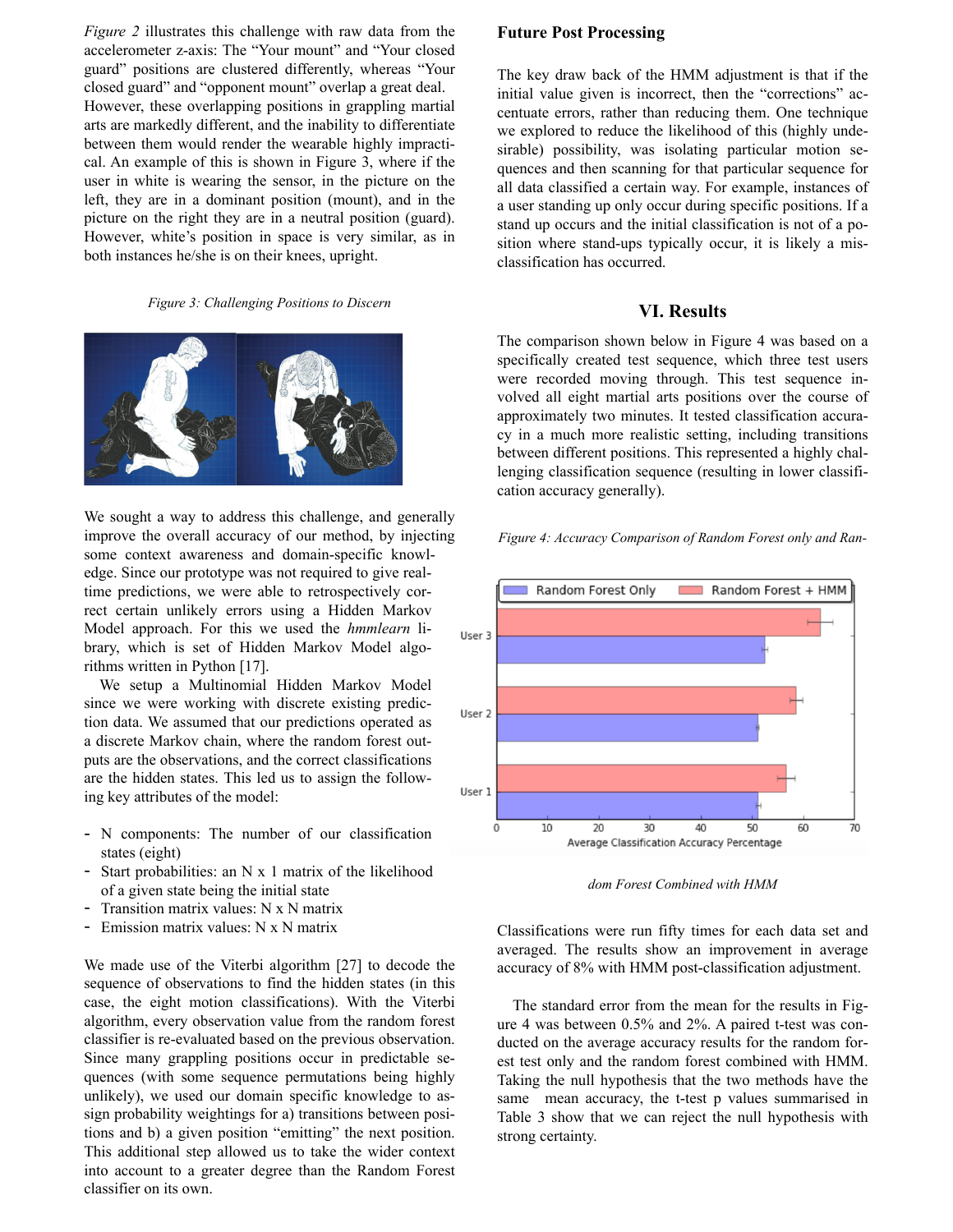*Table 3: T-Test p Values and Cohen''s d Value Summary* 

| <b>User</b> | T-Test p Value        | Cohen's d<br>Value |
|-------------|-----------------------|--------------------|
| User 1      | 0.00315               | 2.76               |
| User 2      | $1.86 \times 10^{-8}$ | 5.07               |
| User 3      | 0.000169              | 3.27               |

# **VII. Conclusion and Further Research**

Motion classification using the approach outlined in this paper, combining a Random Forest method with a Hidden Markov optimisation, yields a significantly higher level of accuracy than using the Random Forest in isolation. Higher levels of accuracy allow for more nuanced motion analysis, which in turn enables practitioners to optimise their training with the aid of wearable technology.

 Although the prototype built addresses a very specific activity, the techniques deployed are widely applicable. These findings were collected from a single sensor because grappling martial arts place so much stress on the body and wearable technology. Many other sports or activities would afford opportunities to use the same techniques with multiple sensors. Furthermore, the collection and labelling of data for martial arts is particularly time-consuming and challenging. Other activities would be able to easily acquire larger datasets, which would further increase accuracy and might open up new techniques requiring larger data quantities, such as recurrent neural networks.

 Further study is required to understand the impact of very different body shapes on accuracy, as test participants were of a similar size, and were all male. Our technique of isolating specific motions and retrospectively updating motion predictions based on their recent detection also showed promise, and is a method that could also prove useful in the classification of other activities.

#### **References**

[1] Ravi, N., Nikhil, D., Mysore, P., Littman, M.L. 2005. Activity recognition from accelerometer data. In *Proceedings of Innovative Applications of Artificial Intelligence*, pp. 1541–1546

[2] Ellis, Katherine, et al. 2014. A random forest classifier for the prediction of energy expenditure and type of physical activity from wrist and hip accelerometers. *Physiological measurement*  35.11: 2191.

[3] T.B.Moeslund; A.Hilton; V. Kruger, 2006. A survey of advances in vision-based human motion capture and analysis, *Computer Vision Image Understanding* 104 (2-3) 90–126

[4] Bodor, R.; Jackson, B.; and Papanikolopoulos N. 2003. Vision-based human tracking and activity recognition. In *Proceedings of the 11th Mediterranean Conference on Control and Automation*, June 2003

[5] Mannini, Andrea and Sabatini Angelo. 2010. Machine Learning Methods for Classifying Human Physical Activity from On-Body Accelerometers. *Sensors* 10, 1154-1175.

[6] Shoaib, Muhammad; Scholten, Hans; Havinga P. 2013. Towards Physical Activity Recognition Using Smartphone Sensors *Institute of Electrical Engineers 10th International Conference on Ubiquitous Intelligence & Computing* and *IEEE 10th International Conference on Autonomic & Trusted Computing*

[7] Incel, Ozlem Durmaz, Mustafa Kose, and Cem Ersoy. 2013. A review and taxonomy of activity recognition on mobile phones. *BioNanoScience* 1-27.

[8] Wu, Wanmin; Dasgupta, Sanjoy; Ramirez, Ernesto E; Carlyn Peterson, and Gregory J. Norman. 2012. Classification accuracies of physical activities using smartphone motion sensors. *Journal of medical Internet research* 14, no. 5: e130.

[9] Anjum, Alvina, and Muhammad U. Ilyas. 2013. Activity recognition using smartphone sensors. *In Consumer Communications and Networking Conference* (CCNC) pp. 914-919.

[10] Preece, Stephen J., John Yannis Goulermas, Laurence PJ Kenney, and David Howard. 2009. A comparison of feature extraction methods for the classification of dynamic activities from accelerometer data. *Biomedical Engineering*, IEEE Transactions on 56, no. 3 (2009): 871-879.

[11] L. Bao and S. S. Intille. 2004. Activity recognition from userannotated acceleration data. *Personal Computing*, Lecture Notes in Computer Science, vol. 3001, pp. 1--17

[12] Daniel Olgu Olgu, Alex (Sandy) Pentland. 2006. Human Activity Recognition: Accuracy across Common Locations for Wearable Sensors. *IEEE 10th International Symposium on Wearable Computers*. Montreaux, Switzerland. October, 2006.

[13] Ghahramani, Z. 2001. An Introduction to Hidden Markov Models and Bayesian Networks. *International Journal of Pattern Recognition and Artificial Intelligence*. 15(1):9-42

[14] Shotton J, Fitzgibbon A, Cook M, Sharp T, Finocchio M, Moore R, Kipman A, Blake A. 2011. Real-time human pose recognition in parts from single depth images. *Proceedings of the Conference on Computer Vision and Pattern Recognition.* pp. 1297–1304.

[15] Metawear C specifications available at

https://mbientlab.com/metawearc/ [Accessed on 23rd August 2016 ].

[16] Mbientlab Android API code base available at: https:// github.com/mbientlab/Metawear-AndroidAPI [Accessed: 24th August 2016]

[17] hmmlearn source code and documentation available at: https://github.com/hmmlearn/hmmlearn [Accessed: 24th August 2016]

[18] Casale, Pierluigi, Oriol Pujol, and Petia Radeva. 2011. Human activity recognition from accelerometer data using a wearable device. *Iberian Conference on Pattern Recognition and Image Analysis. Springer Berlin Heidelberg*.

[19] Clarkson, B., Pentland, A. 1999. Unsupervised Clustering of ambulatory audio and video. In: *International Conference on Acoustics, Speech, and Signal Processing* pp. 3037–3040

[20] Sachs, David. 2010. Sensor Fusion on Android Devices: A Revolution in Motion Processing. Google Tech Talks. Uploaded on 8 Aug 2010. https://www.youtube.com/watch?v=C7JQ7Rpwn2k [Accessed 24th August, 2016]

[21] Zepp

<http://www.zepp.com/en-us/>

[Accessed 24th August 2016]

[22] Athos

<https://www.liveathos.com/>

[Accessed 24th August 2016]

[23] Hexoskin

<http://www.hexoskin.com/>

[Accessed 24th August 2016]